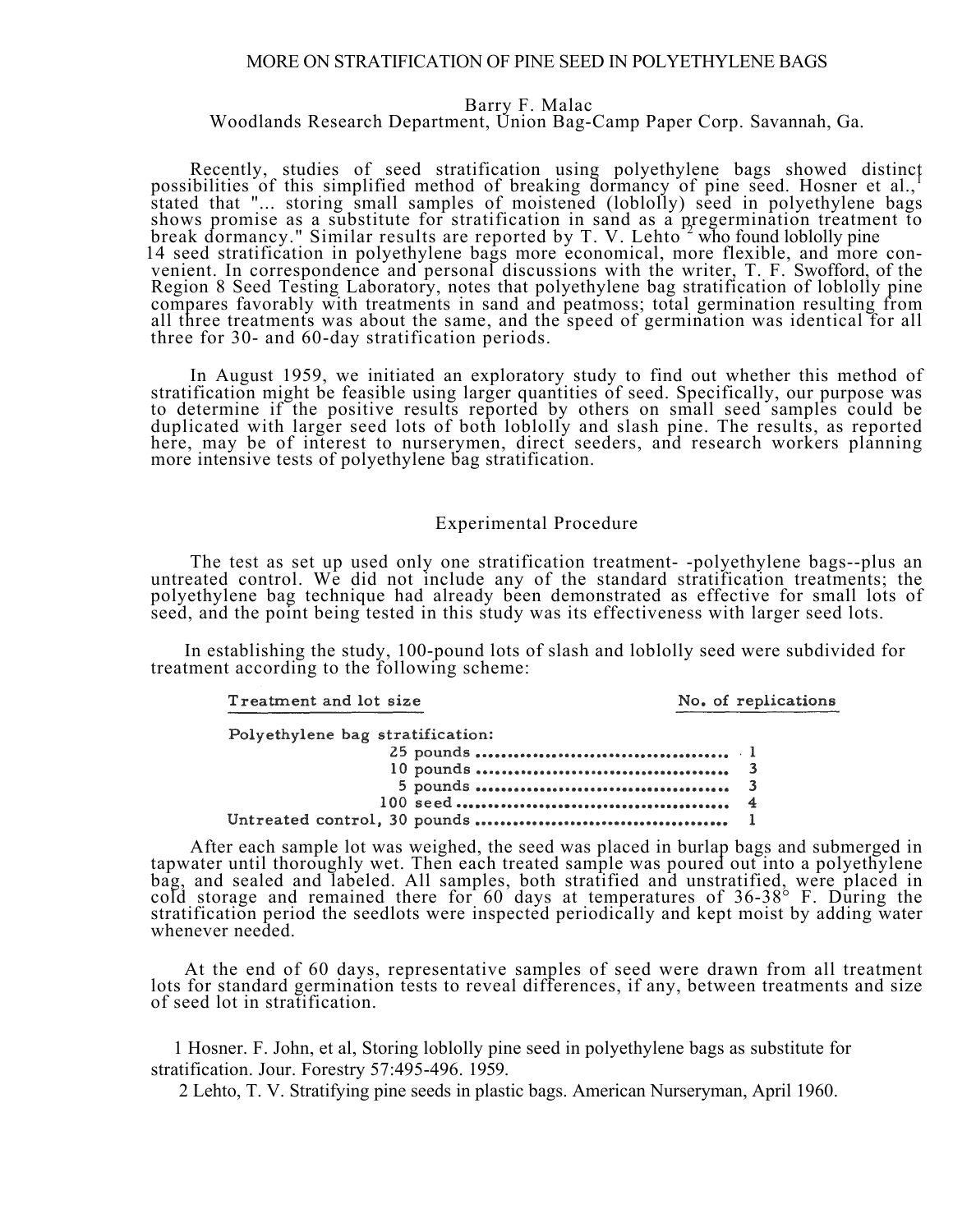## Results

The results obtained from these germination tests indicate that polyethylene bag stratification is quite feasible for operable seed lots up to 5 or 10 pounds, but is somewhat risky with lots as large as 25 pounds.

For loblolly pine, as expected, stratification. resulted in much higher germination rates than no treatment, as indicated:

| Total normal germination<br>percent at 30 days <sup>1</sup> | Days required to reach<br>90 percent total<br>germination |
|-------------------------------------------------------------|-----------------------------------------------------------|
|                                                             |                                                           |
| $25$ pounds<br>80.0                                         | 20                                                        |
| $10$ pounds<br>84.8                                         | 20                                                        |
| $5$ pounds<br>89.5                                          | 15                                                        |
| 89.6<br>100 seed                                            | 17                                                        |
| Untreated control, 30 pounds<br>44.7                        | 26                                                        |
|                                                             |                                                           |

<sup>1</sup>Based on total number of seed or "apparent germination percentage."

The table shows a drop of almost 10 percentage points in total normal germination as between the very small sample of 100 seed and the large sample of 25 pounds of seed. There was practically no difference between germination rates of the 100-seed and 5-pound samples. It is also interesting to note<br>that the 100-seed and the 5-pound lots reached 90 percent of their total germination in substantially<br>fewer days than

Stratification of the slash pine seed resulted in general depression of germination rates. (Slash seed is known to respond erratically to stratification treatments of any kind.) The rates of germination obtained with this species were as follows:

| Treatment and lot size           | Total normal germination<br>percent at 30 days <sup>1</sup> | Days required to reach<br>90 percent total<br>germination |
|----------------------------------|-------------------------------------------------------------|-----------------------------------------------------------|
| Polyethylene bag stratification: |                                                             |                                                           |
| 25 pounds                        | 60.6                                                        |                                                           |
| $10$ pounds                      | 63.9                                                        |                                                           |
| $5$ pounds                       | 63.7                                                        |                                                           |
| 100 seed                         | 86.2                                                        |                                                           |
| Untreated control, 30 pounds     | 85.2                                                        |                                                           |

<sup>1</sup> Based on total number of seed or "apparent germination percentage."

Germination of the very small (100-seed) lot of stratified slash was about the same as that for the untreated control seed. There is a sharp drop in germination rate, however, as seed are stratified in larger lots.

## **Conclusions**

It had been demonstrated previously that stratification of small, 100-seed sample lot; in polyethylene bags gives equally as good results as conventional methods of stratification in peat moss or sand. Tests were needed, however, to see if larger, more practical lot: of seed could be stratified using the same technique with comparable results. This was the primary purpose of the present study; we needed to determine if polyethylene bag stratification of larger seed lots resulted in the same germination as polyethylene bag stratification of 100-seed lots. On the basis of our results, we conclude that seed lots as large a.